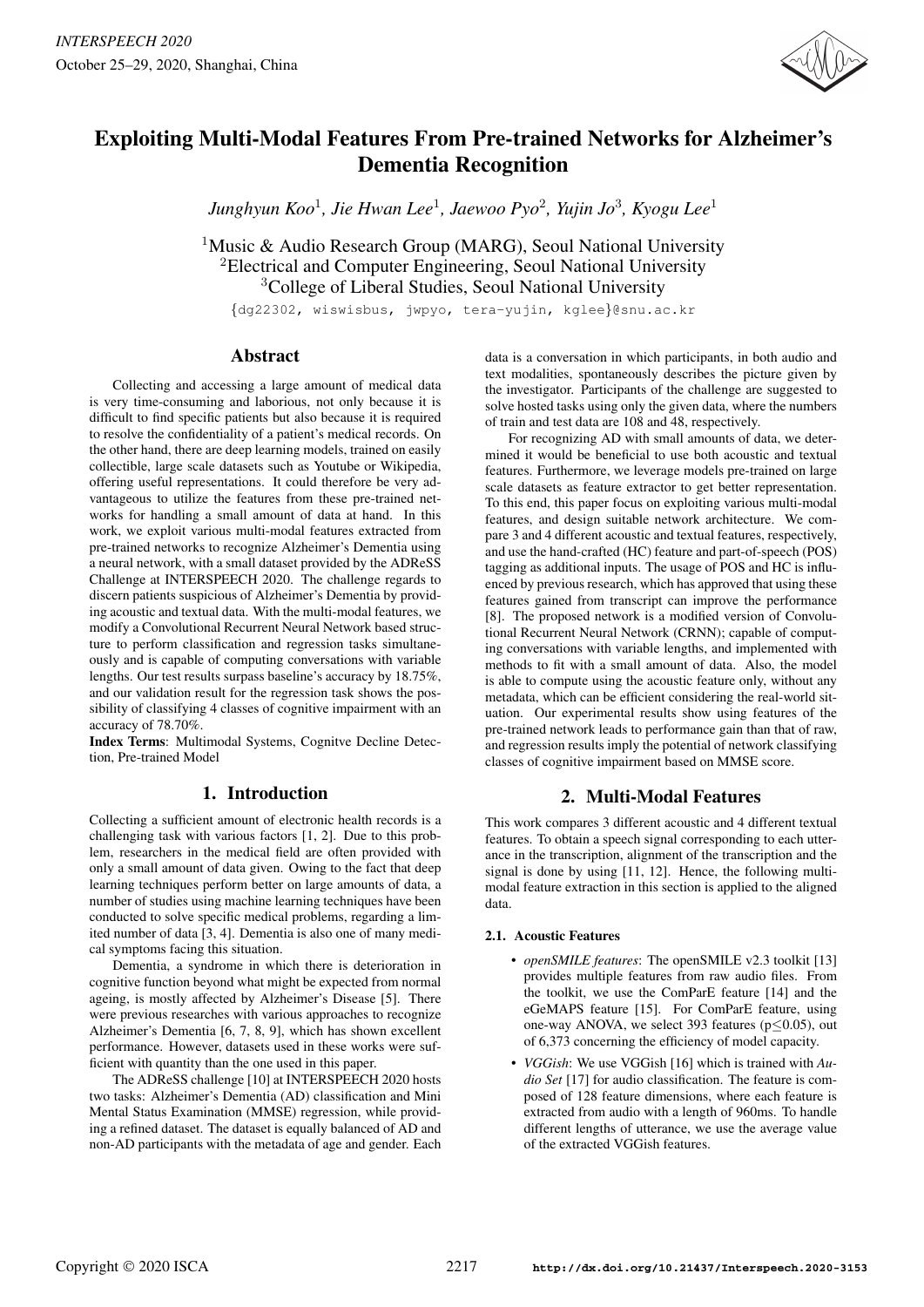

Figure 1: *Overview of the proposed method. The acoustic and textual features extracted from each utterance are fed in to the CRNN network. Then, the hand-crafted features retrieved from the participant's entire conversation are concatenated to the utterance-level features. Finally, the FC layer of each task estimates the AD probability and MMSE score of the participant.*

### 2.2. Textual Features

- *Pre-trained language model features*: We exploit transformer [18] based language models, GPT [19], RoBERTa [20], and Transformer-XL [21]. Pre-trained on large corpora, these language models have shown the effectiveness to improve performance over a wide range of natural language processing tasks. Sentence representations are obtained by averaging word embeddings via [22]. The specific settings for the language models are as follows, GPT: openai-gpt, RoBERTa: roberta-base, Transformer-XL: transfo-xl-wt103. The feature dimensions of GPT and RoBERTa is 768, and Transformer-XL dimensions of 1024. Besides the aforementioned features, we also use 300-dimensional GloVe vectors [23].
- *Hand-crafted features*: We integrate three categories, psycholinguistic, repetitiveness, and lexical complexity features, as HC features, which reflect the features of Alzheimer's. Psycholinguistic features and repetitive $ness<sup>1</sup>$  are that suggested by [6], and lexical complexity is the Lexical Complexity Analyzer for Academic Writing  $(LCA-AW)^2$ . These token-level HC features are aggregated to the conversational-level by only averaging participant's utterance. We select and use 23 features whose p-value from one-way ANOVA is less than 0.05 amongst a total of 42 features.

## 3. Proposed Method

While the proposed model can cope with additional inputs such as visual modality, the ADReSS challenge only offers acoustic

Complexity-Analyzer-for-Academic-Writing

and textual modalities. Thus, we primarily focus on the network with bimodal inputs. The overview of our model is as Figure 1. In case of unimodal, the network has the same structure, except that only a single modality feature is input.

## 3.1. Input

An input dialogue consists of its utterances and an extracted HC feature. Each utterance comes along with an acoustic and a textual feature, and a speaker index. The speaker index is a binary feature denoting an investigator or a participant, where it is extended as the size of the largest size of input feature dimension, 1024 in our case, by a single fully connected layer. Input features smaller than 1024 are also expanded the same way by a fully connected layer.

We apply dropout [24] to the input features before they are inserted into the network. This way, the model can be provided with more opportunity to learn independent representations, because each dimension can convey significant information, especially for the features extracted from pre-trained models.

#### 3.2. Model Architecture

The proposed network is a modified version of CRNN, where an attention layer is a forefront layer of the network, and fully connected layers followed after the recurrent layer. Here, we use a bidirectional Long Short-Term Memory Network (bi-LSTM) [25] as the recurrent network.

Each modality input is individually inserted and computed through an attention layer. Our attention layer is implemented as the *Scaled Dot-Product Attention* mechanism introduced in [18]. We use a self-attention mechanism, where an individual feature is used as a query, key, and value during the attentional computation.

Outputs of the attention layer and embedded speaker index of a single utterance are channel-wise concatenated then inserted into the one-dimensional Convolutional Neural Network (CNN). After a convolutional layer expands channel dimension to 32, 6 *Squeeze-and-Excitation* (SE) [26] blocks are followed in the CNN. Each SE block consists of 2 convolution layers with a SE layer in between them. The last convolutional layer of every 2 SE blocks reduces feature dimension by convolutional stride factor of 4 and increments channel dimension. The expanding sizes of the channel dimension are 128, 512, 1024 respectively. Ultimately, CNN outputs 1024-dimensional channels with a global max pooled value.

After every utterance from the input dialogue is each computed through the CNN, the processed utterance embeddings are sequentially inputted into the bi-LSTM. The recurrent network consists of 3 bi-LSTM layers with 512 hidden units. Ultimately, the recurrent network outputs the max-pooled state from the results of the last layer's hidden states and is concatenated with HC.

Three fully connected (FC) layers follow after the bi-LSTM layers. Both the first two FC layers are followed by a rectified linear unit (ReLU) activation and reduce the input dimension by a factor of 4. The last activation function for classification and regression tasks are softmax and sigmoid, respectively. Ground truth MMSE score is scaled from 0 to 1 for regression loss computation.

### 3.3. Training and Inference

We use different numbers of utterances per batch during the training phase for the network to have opportunities to interpret

<sup>1</sup>https://github.com/vmasrani/dementia classifier

<sup>2</sup>https://github.com/Maryam-Nasseri/LCA-AW-Lexical-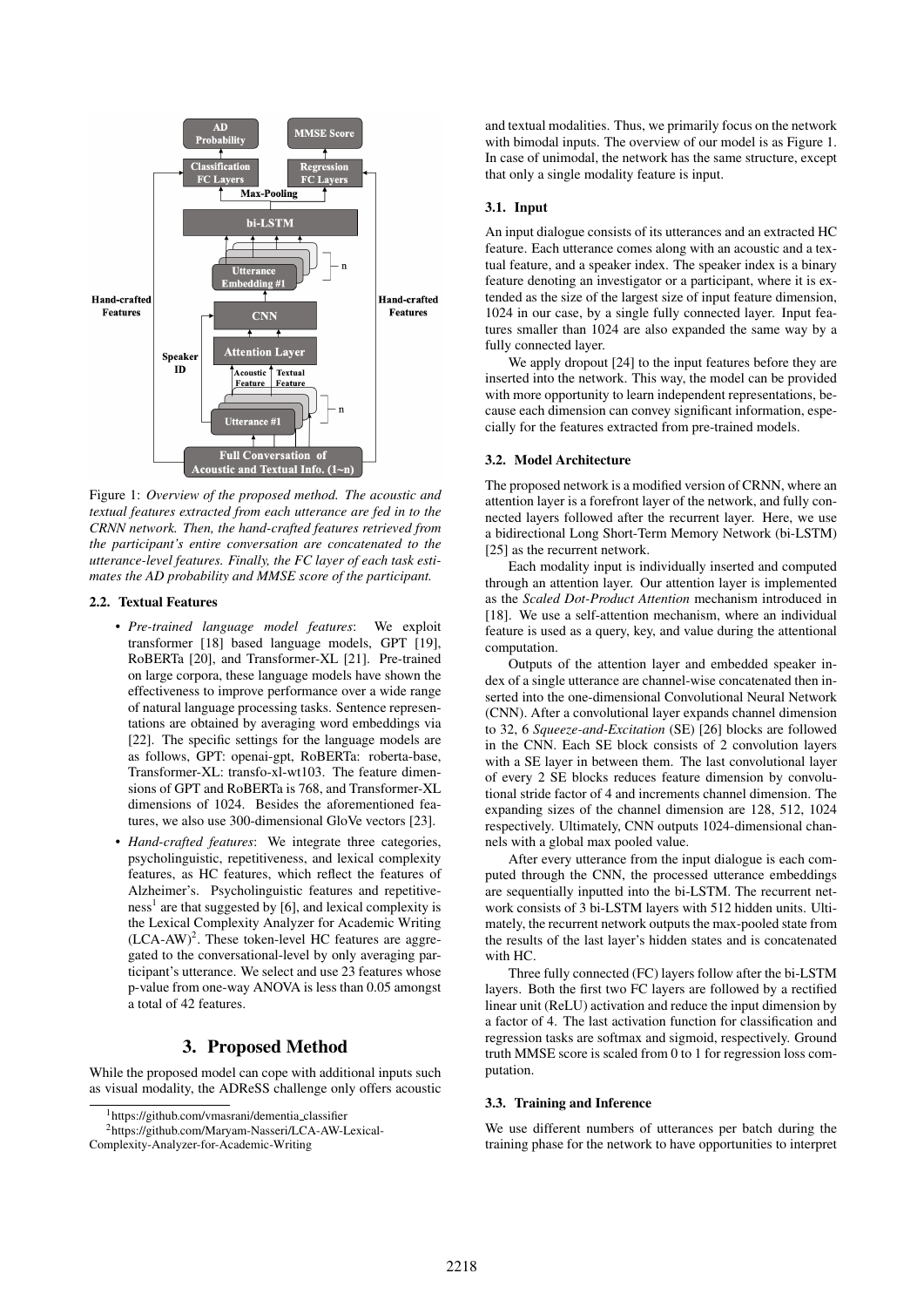Table 1: *Validation Results of Acoustic Unimodal Network*

| Feature | Accuracy  | F1     | <b>RMSE</b> |
|---------|-----------|--------|-------------|
| eGeMAPS | $61.82\%$ | 71.98% | 6.7178      |
| ComParE | 68.27%    | 74.62% | 6.7852      |
| VGGish  | $85.27\%$ | 86.28% | 5.1144      |

various sequences of dialogue. The size is randomly selected between 5 and the minimum number of utterances among the dialogues in each batch. Since the minimum number of utterances of dialogue in the training data is 7, it was reasonable to set the minimum length to 5. If the length is too short, the network could be vulnerable to utterances with less meaningful data such as the investigator's "okay" or "mhm". A single batch is used during the inference phase to analyze every utterance in an input dialogue.

Our training loss for classification and regression tasks are binary cross-entropy error and mean squared error, respectively. The total cost function is a summation of these two values. We use the Adam optimizer [27] with a learning rate of 0.0002 and momentum parameters  $\beta$ 1 = 0.5,  $\beta$ 2 = 0.9.

## 4. Experiments

In this section, we evaluate model performances for both classification and regression tasks. Recorded performances are averaged value from measurements of 5-fold cross validation, where each fold contains 86 training and 22 validation conversations, except for the last fold containing 88 training and 20 validation conversations.

Prior experiments were conducted for optimizing several hyperparameters in the proposed network. First, we compared model performance with a one-dimensional convolutional kernel size of 3, 5, 10, 15. Through observations, larger kernel sizes led to performance gain; thus, we set the kernel size to 15. Attempts to ascertain the ideal dropout rate among 0 to 50% at 10% intervals could not be determined. Yet, we adopted a 20% dropout rate for data augmentation and prevention of overfitting. Finally, we discovered using 6 instead of 3 stacked convolutional blocks achieved better performance. Experimental results of each model shown in this section share above achieved hyperparameter values.

#### 4.1. Feature Comparison

#### *4.1.1. Unimodal Network*

Table 1 is validation results of unimodal networks using acoustic features. The accuracy using VGGish exceeds openSMILE's by over 17%, which conveys a significant difference in these audio features on performance. Hence, this result establishes a strong point that using an acoustic feature extracted from a pretrained network outperforms features extracted from scratch.

Textual feature comparing experiment is further conducted by including combinations of using POS and HC features as input. Upon using POS, it is concatenated to the input textual feature to fed into the network. The best performing features for classification and regression are Transformer-XL and GloVe, respectively, according to Table 2.

#### *4.1.2. Bimodal Network*

We choose VGGish as a fixed auditory input feature for the bimodal network, considering its leading validation performance among other audio features. The use of POS and HC features is

Table 2: *Validation Results of Textual Unimodal Network*

| Feature              |                | Accuracy | F1     | <b>RMSE</b> |
|----------------------|----------------|----------|--------|-------------|
| GloVe                | + None         | 90.73%   | 0.9158 | 3.9282      |
|                      | $+$ POS        | 90.73%   | 0.9122 | 3.8959      |
|                      | + HC           | 92.55%   | 0.9303 | 3.3493      |
|                      | $+$ POS $+$ HC | 93.55%   | 0.9389 | 3.3650      |
| <b>GPT</b>           | + None         | 91.55%   | 0.9224 | 3.7825      |
|                      | $+$ POS        | 92.55%   | 0.9303 | 4.0275      |
|                      | $+$ HC.        | 91.55%   | 0.9246 | 3.6695      |
|                      | $+$ POS $+$ HC | 89.82%   | 0.9076 | 3.7684      |
|                      | + None         | 92.45%   | 0.9312 | 3.7622      |
|                      | $+$ POS        | 91.64%   | 0.9231 | 3.8437      |
| <b>ROBERTa</b>       | + HC           | 93.45%   | 0.9391 | 3.3852      |
|                      | $+$ POS + HC   | 93.45%   | 0.9391 | 3.3773      |
| Transformer<br>$-XL$ | + None         | 92.55%   | 0.9296 | 4.0078      |
|                      | $+$ POS        | 93.45%   | 0.9382 | 4.0588      |
|                      | + HC           | 94.36%   | 0.9469 | 3.4866      |
|                      | $+$ POS $+$ HC | 92.55%   | 0.9325 | 3.6602      |

| Feature            |                | Accuracy | F1     | <b>RMSE</b> |
|--------------------|----------------|----------|--------|-------------|
| GloVe              | + None         | 92.55%   | 0.9288 | 4.0743      |
|                    | + POS          | 93.55%   | 0.9398 | 3.7091      |
|                    | + HC           | 90.73%   | 0.9122 | 3.9138      |
|                    | $+$ POS $+$ HC | 93.55%   | 0.9382 | 3.4989      |
| <b>GPT</b>         | + None         | 93.45%   | 0.9398 | 3.5503      |
|                    | $+$ POS        | 93.45%   | 0.9398 | 3.9910      |
|                    | + HC           | 91.64%   | 0.9231 | 3.6334      |
|                    | $+$ POS $+$ HC | 92.55%   | 0.9318 | 3.5182      |
|                    | + None         | 91.64%   | 0.9231 | 3.7842      |
| <b>ROBERTa</b>     | + POS          | 92.55%   | 0.9318 | 3.6860      |
|                    | + HC           | 93.45%   | 0.9375 | 3.4977      |
|                    | $+$ POS $+$ HC | 92.55%   | 0.9311 | 3.5182      |
| Transformer<br>-XL | + None         | 91.64%   | 0.9201 | 4.0703      |
|                    | + POS          | 92.55%   | 0.9288 | 4.0546      |
|                    | + HC           | 90.73%   | 0.9114 | 3.7820      |
|                    | $+$ POS $+$ HC | 94.45%   | 0.9454 | 3.6099      |

performed in the bimodal network as well. Acknowledging the results of unimodal networks, Transformer-XL feature is also well performed in the classification tasks, where RoBERTa feature scores the best root mean squared error (RMSE).

From the observation of this experimental result, it was reasonable to ascertain the best text feature. Notably, using Transformer-XL produced the highest performance in the classification task. Moreover, while comparing the average RMSE scores by feature, RoBERTa outputs the lowest score for both unimodal and bimodal networks. On the other hand, when analyzing performance between additional inputs, only little tendency could be observed. This can be an implication that the quantity of given data may not be sufficient for the additional inputs to exert influence.

#### 4.2. Analysis of Regression Task

Figure 2 illustrates a graph comparing regression outputs from a bimodal network and the actual patient's corresponding MMSE score during validation stage. The severity classes, each shaded area in the figure, were categorized based on the MMSE score presented in [28].

In this example, VGGish and RoBERTa were used as input features, and the RMSE and  $r^2$  value between network outputs and ground truths are 3.5182 and 0.7361, respectively. The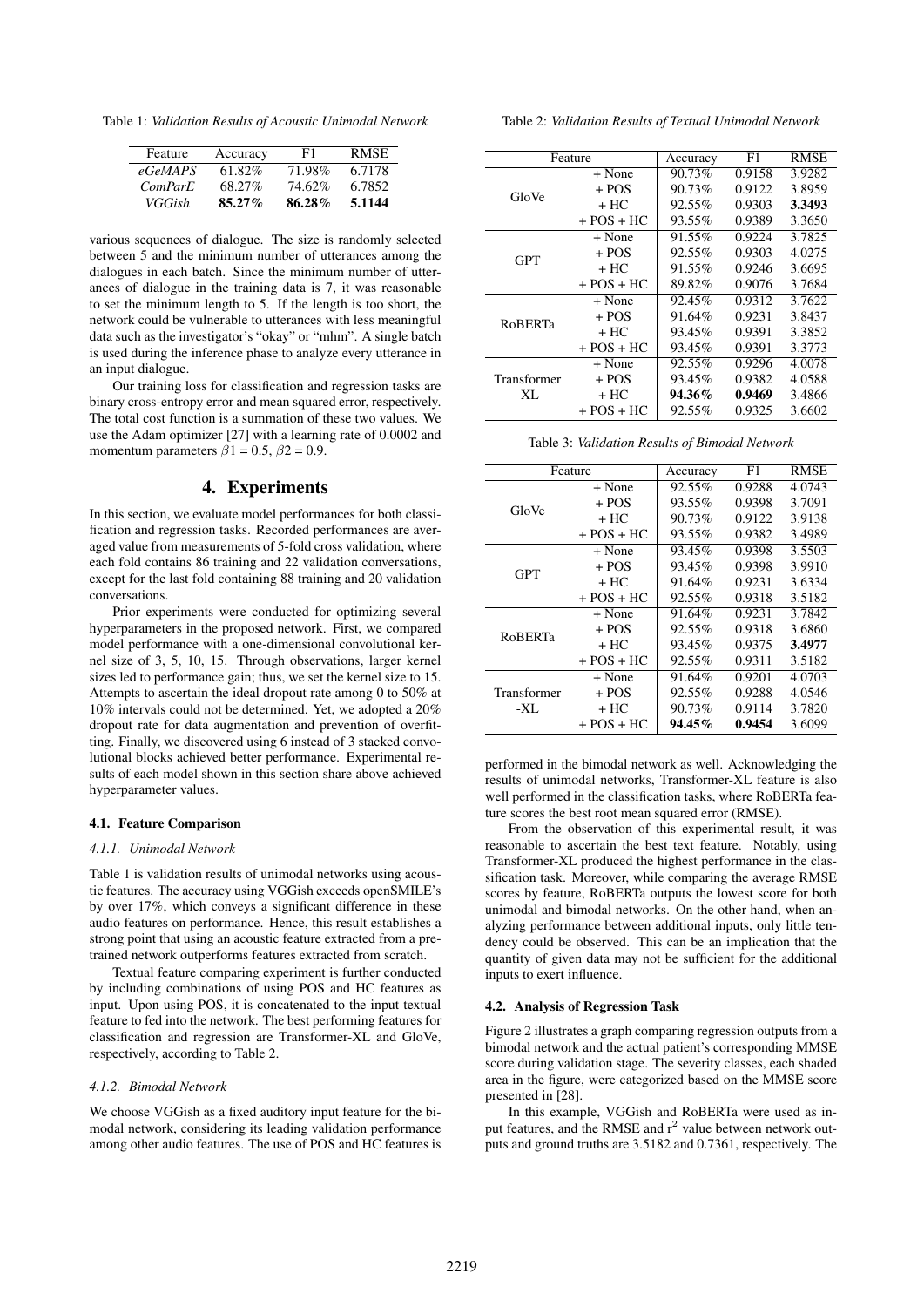| Model           | Modality       | Feature                 | Classes  | Precision | Recall | F1     | Accuracy | <b>RMSE</b> |
|-----------------|----------------|-------------------------|----------|-----------|--------|--------|----------|-------------|
| <b>Baseline</b> |                | ComParE                 | $non-AD$ | 0.67      | 0.50   | 0.57   | 0.625    | 6.14        |
|                 |                |                         | AD       | 0.60      | 0.75   | 0.67   |          |             |
|                 | Unimodal       | VGGish                  | $non-AD$ | 0.6897    | 0.8333 | 0.7547 | 0.7292   | 5.0765      |
|                 | <b>Network</b> |                         | AD.      | 0.7895    | 0.6250 | 0.6977 |          |             |
|                 |                | Transformer-XL          | $non-AD$ | 0.8261    | 0.7917 | 0.8085 | 0.8125   | 4.0182      |
|                 |                |                         | AD.      | 0.8000    | 0.8333 | 0.8163 |          |             |
| Ours            |                | $VGGish +$              | $non-AD$ | 0.7407    | 0.8333 | 0.7843 | 0.7708   | 4.3301      |
|                 |                | <b>GLOVE</b>            | AD       | 0.8095    | 0.7083 | 0.7556 |          |             |
|                 | <b>Bimodal</b> | VGGish +                | $non-AD$ | 0.7500    | 0.7500 | 0.7500 | 0.7500   | 3.7472      |
|                 | <b>Network</b> | Transformer-XL          | AD       | 0.7500    | 0.7500 | 0.7500 |          |             |
|                 |                | <b>Ensembled Output</b> | $non-AD$ | 0.7586    | 0.9167 | 0.8302 | 0.8125   | 3.7749      |
|                 |                |                         | AD       | 0.8947    | 0.7083 | 0.7907 |          |             |

Table 4: *Results of Test Set*



Figure 2: *MMSE comparison graph between regression outputs and ground truth scores - The linear line is a representation of the ideal output with zero error for the task. Each rectangular regions represent dementia severity based on the MMSE score and is shaded respectively as classes of normal, mild, moderate, and severe ranging from high to low values.*

output plot shows that the distribution of the network output decreases as the MMSE score decreases, which is inferred to follow the distribution of the given training data. Even though there was no network output below a score of 11, 78.70% of the points are included in the shaded area. This indicates that classifying severity classes of dementia is possible to some extent, based on regression outputs.

#### 4.3. Test Set Results

The test dataset of the ADReSS challenge consists of 48 conversations and can be scored with a total of 5 different submissions. Taking this into account, we use two different models for unimodal and bimodal networks each and an ensembled output of bimodal networks to infer the test data. In the case of the unimodal network, VGGish and Transformer-XL are adopted to represent acoustic and textual modality, respectively. For the bimodal network, GloVe and Transformer-XL are adopted as textual modality regarding on their performance from the validation results. Besides, we select models using POS and HC features along with the bimodality inputs. Lastly, the outputs of the top 5 bimodal networks with high validation results are ensembled and used as the final submission.

The final result for each conversation was deduced by five different models with the same configurations used during the training and validation stage. Combining these results, the final output was concluded using majority voting for AD classification and the median value for the MMSE regression task. The baseline and our test results are presented at Table 4. When using only audio modality, our test accuracy surpasses baseline's by 10%, where accounting textual modality contributes another 8% performance gain. Although our textual unimodal model performed the best classification result among the single models, our bimodal network's ensembled output indicates that other bimodal models were able to achieve better performance. Furthermore, the test RMSE implies using both modalities is more advantageous for the regression task.

We could infer from the experimental results that the auditory information led to some performance degradation compared to the textual. This matter can be attributed to the low quality of the audio files provided. In particular, the participant's voice was barely hearable, while it was clear for the investigator's comments in some audio files. Even so, with the methodology to infer AD possible with only recorded audio files, the proposed model can be utilized as a real-world application reflecting on the difficulty of acquiring transcriptions and the target's metadata. The metadata is not dealt with in this work; this is because there was little difference when conditioning age and gender into our model in our prior empirical results.

## 5. Conclusion

This paper demonstrates extracted features from pre-trained networks are satisfactory for handling small amounts of data, to recognize Alzheimer's Dementia. The proposed model can compute variable lengths of dialogue and also introduce productive methods to fit the network with a little amount of data. Furthermore, our model does not require any metadata and also can perform well without transcript, which may be practical in realworld situations. Our test result outperforms baseline's with both tasks, and our regression results imply the potential of network classifying classes of cognitive impairment based on the MMSE score.

For future work, with the expectation of performance gain, mechanisms effectively fusioning different modality features [29] [30] can be applied in the model architecture.

# 6. Acknowledgements

This work was supported partly by Institute for Information & Communications Technology Planning & Evaluation(IITP) grant funded by the Korea government(MSIT) (No.2019-0- 01367, BabyMind) and partly by Next-Generation Information Computing Development Program through the National Research Foundation of Korea(NRF) funded by the Ministry of Science and ICT(NRF-2017M3C4A7078548). Also, the authors would like to thank Jeonghyun Yoon, and Ayoung Choi for their fruitful comments, and inspiration.